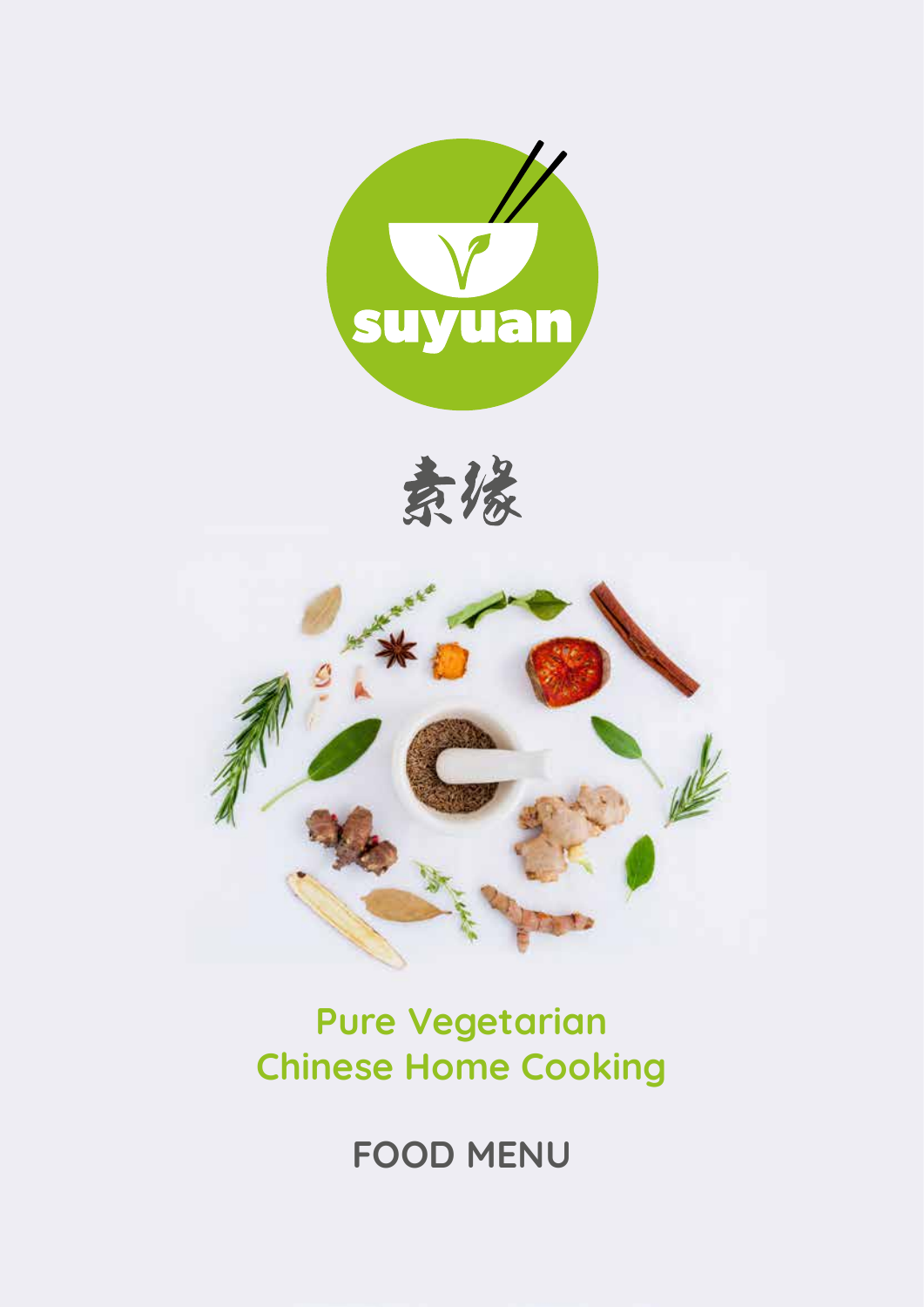### starters



#### S1 **Yi Qing Er Bai** 一清二白 GF VG N Fresh firmed tofu served with dried red chilli, peanut butter, ginger & garlic, mixed sauce, topped with spring onion & coriander. £6.95

- S2 **Tian Lu Xiang** 天绿香 GF N Spinach with roasted walnut & peanut butter sauce. £7.95
- S3 **Xiang jian fu pi juan** 香煎腐皮卷 GF VG Pan fried bean curd roll filled with mushroom carrot & bean sprouts. £7.95
- S4 **Zha qie he** 炸茄盒 Aubergine stuffed with egg, tofu & chinese chives. £7.95
- S5 **Cong xiang huang jin shu si** 葱香黄金素丝 GF VG Shredded potato & sweet potato salad with onion & coriander. £7.95
- S6 **Hou Hui** 后悔 VG

Potato onion cake served with spicy sauce. £7.95

- S7 **Suyan wan zi** 素缘丸子 GF VG Home-made Chinese radish, carrot, coriander vegetable ball, served with ginger, garlic& chilli
- sauce. £7.95 S8 **Ru yi huang jin san** 如意黄金散 GF VG Deep fried enoki mushroom served with mixed pepper & spices. £8.95
- S9 **Cheng xin ru yi** 称心如意 VG N

Mixed platter | deep fried asparagus, pepper rings, mini vegetable balls served with home-made mixed spicy, peanut butter sauce. £14.95

## mains £11.50



#### M1 **Si ji Ru Chun** 四季如春

Bean sprout stir fried with spicy tofu, chinese chives, celery, wood ear mushroom, spring onion, ginger & garlic, red dried chilli.

- M2 **Ye zhi xiang yu bai he** 椰子香芋百合 GF VG Taro & kidney beans cooked with coconut milk.
- M3 **Mei wei shan yao** 美味山药 GF VG Yam, potato and garden pea curry.
- M4 **Lu shun you you** 芦笋悠悠 GF VG N

Stir fried asparagus with green & red chillies and roasted cashew nuts.

- M5 **Suuuan special curru** 素缘特色咖喱 GF VG Potato, butternut squash & mushroom curry.
- M6 **Jia chang chao sheng cai bao** 家常炒生菜包 GF VG Iceberg lettuce stir fried with dried red chilli, ginger, garlic, enoki mushroom & vegetarian oyster sauce.
- M7 **Gan quo hua cai** 干锅花菜 GF VG pp Cauliflower stir fried with dry chilli, garlic & soya sauce.
- M8 Chuan wei shuan fu 川味爽腐 GF VG *bbb* Chinese cabbage with bean curd, enoki mushroom, suyuan special sauce, dried red chilli.
- **M9 Tang cu liu su wan zi 糖醋溜素丸子 GF VG** Sweet & sour vegetable ball (tofu, mashed potato & carrot) cooked with pak choy & home-made sweet & sour sauce.

### M10 **Yu xiang qie long** 鱼香茄龙

Braised aubergine with mixed pepper, potato, home- made fragrant sauce.

### M11 **Qian ye To Fu** 千叶豆腐 GF VG

Deep fried tofu, stir fried with mixed pepper, wood ear mushrooms, red chilli, garlic, ginger & homemade oyster sauce.

### M12 **Ma la Tu Dou Pian** 麻辣土豆片

Deep fried potato stir fried with mix pepper, wood ear mushroom, dried chilli & cumin seeds.



### **M13 Bao xiang xing bao gu 爆香杏鲍菇 GF VG**

King oyster mushroom cooked with mixed peppers & wood ear mushroom, ginger & garlic, red dried chilli & vegetarian oyster sauce.

#### M14 **Feng wei qie zi** 风味茄子 GF VG N

Deep fried aubergine cooked with green pepper, red dried chilli, ginger, garlic & sesame seeds.

#### M15**Gong bao To fu** 宫爆豆腐 GF VG N

Deep fried tofu, stirred fry with roasted peanuts, carrot, cucumber, red dried chilli, ginger & garlic

#### M16 **Tang Cu Qie zi** 糖醋茄子 GF VG

Braised aubergine cooked with ginger, garlic & dried red chilli, home-made sweet & sour sauce, topped with spring onion & coriander.

#### **M17 Shui Zhu Qian Zhang** 水煮干张 GF VG N

Tofu sheet cooked with spinach, bean sprout and home-made peanut butter sauce, ginger, garlic, topped with spring onion & coriander.

#### **M18 Suan Rong Xi Lan Hua 蒜蓉西兰花 GF VG N**

Broccoli stirred fried with ginger, garlic, dried red chilli & roasted pecan nut.

#### **M19 GUO Ta Dou Fu** 锅塌豆腐 GF VG

Pan fried tofu cooked with pak choy, ginger, dried chilli and vegan oyster sauce.

## noodles £11.50



add egg or tofu for £2

### **N1 Suyuan guo shui mian** 素缘过水面 N

Home style noodles served with sauted green beans, shredded cucumber, garlic sauce & peanut butter sauce.

- **N2 Suyuan zha jiang mian** 素缘炸酱面 Home style noodles served with shredded cucumber, egg and fried bean curd sauce.
- **N3 Suuuan dan chao mian** 素缘蛋炒面 Home style noodles fried with egg, tofu, bean sprout, celery, coriander & sichuan pepper oil.
- **N4 You Po Mian 油泼面**

sichuan oil & red chilli sauce.

Home-made style noodles cooked with pak choy, home-made ginger, garlic & chilli pickle, topped with spring onion, coriander & sesame seeds.

- N5 **Su xiang qie zi mian** 素缘茄子面 Home style noodles served with aubergine, tofu & potato.
- **N6 Su yuan liang ban mian** 素缘凉拌面 N Home style noodles served with shredded cucumber, spinach & garlic, peanut butter sauce,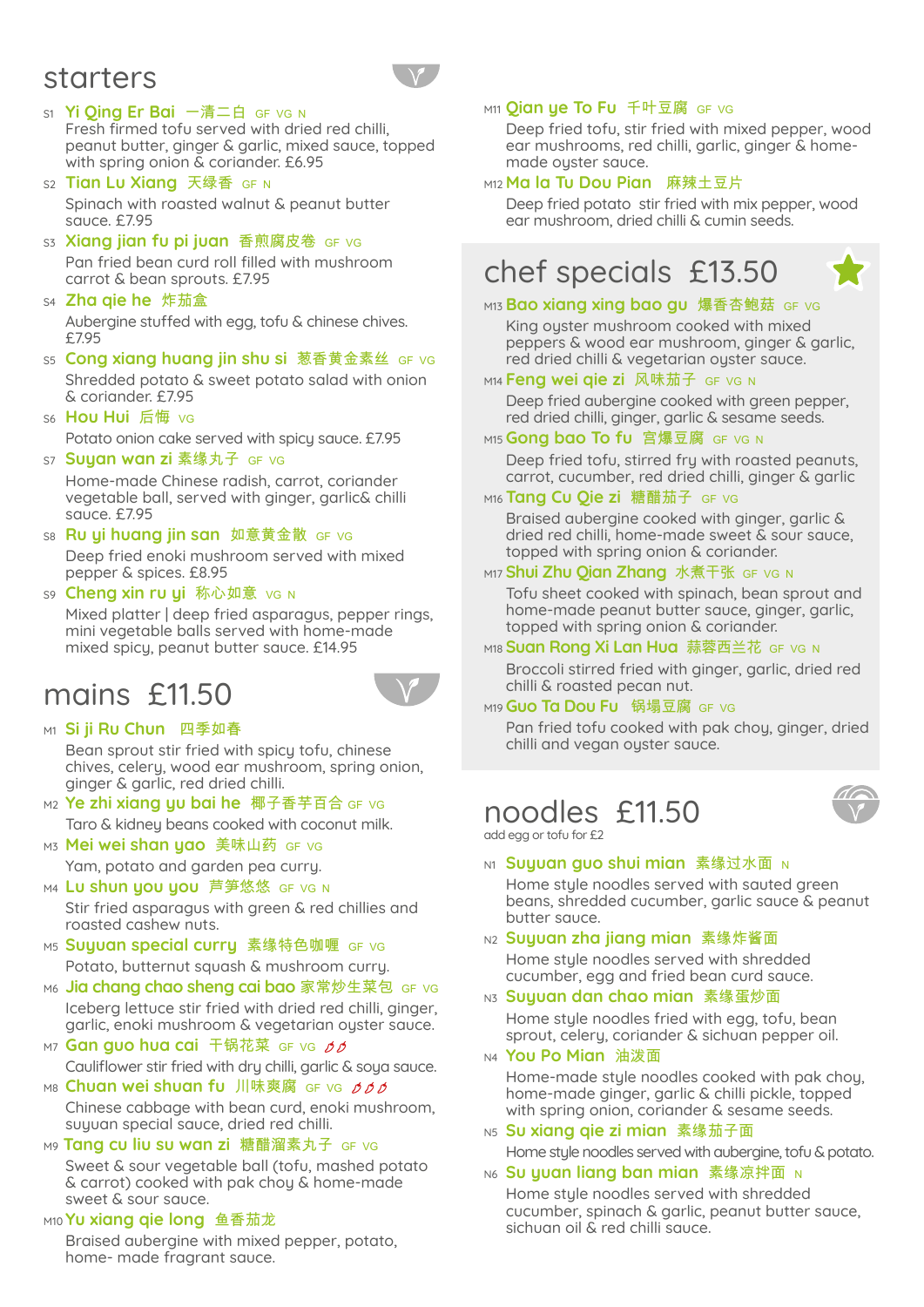## dumplings £6.95

poached | pan fried | steamed

D1 **Suyuan Su jiao zi** 素缘素饺子

Filled with Pak choy, rice noodle, english mushroom, spring onion & coriander.

- D2 **Suyuan jiu cai ji dan jiao zi** 素缘韭菜鸡蛋饺子 Filled with carrots, chinese chives & egg.
- D3 **Suyuan ji dan xi hu lu jiao zi** 素缘鸡蛋西葫芦饺子 Filled with courgette, egg & coriander.
- D4 **Suyuan bai cai xiang gu jiao zi** 素缘白菜香菇饺子 Filled with chinese cabbage, shiitake mushroom, spring onion & coriander.
- D5 **Suyuan Si shi jin jiao zi** 素缘素什锦饺子 Filled with tofu, carrot, celery & wood ear

### special salad £15.95 pre-order



#### SS1 Liang ban qie zi 蒜泥茄子 GF VG N

Steamed aubergine mixed with red chilli, ginger, garlic, peanut butter sauce, topped with spring onion & coriander.

SS2 **Dong Bei Da La Pi** 东北大拉皮GF VG N

Home-made sweet potato noodles served with slightly cooked red onions, carrot, cucumber & homemade ginger, garlic spicy sauce, topped with peanut butter, spring onion & coriander.

- SS3 **Cong you qiu kui** 葱油秋葵 GF VG Slightly fried okra, cooked with ginger, garlic & red chilli sauce.
- SS4 **Shuang ban san si** 双拌三丝 GF VG

Shredded chinese cabbage salad served with rice noodles, deep fried sweet potato, cucumber & homemade sweet-sour sauce, topped with coriander.

### early bird special **before 7pm**

**Sunday - Thursday** £17.99 pp

**Friday & Saturday** £19.99 pp

### rice

R1 **Jasmine Rice** 素缘香米饭

Plain jasmine rice. £3.50

R2 **Cong xiang dan chao fan** 素缘葱香蛋炒饭

Jasmine rice fried with Spring onion, ginger, garlic with egg. £5.95

R3 **Te se chao fan** 素缘特色炒饭

Jasmine rice fried with onion, broccoli, carrot & sweetcorn. £5.95

R4 **Bo cai dan chao fan** 素缘菠菜蛋炒饭

Jasmine rice fried with spinach & egg. £5.95

- R5 **Huang jin dan chao fan** 素缘黄金蛋炒饭 Jasmine rice fried with sweetcorn, tofu, mushroom & egg. £6.95
- R6 **Bo luo dan chao fan** 素缘特色炒饭

Jasmine rice fried with pineapple, garden peas, carrot & egg. £6.95

R7 **Shi jin fan** 素缘什锦饭

Jasmine rice fried with kale borecole, soya sauce, ginger & garlic. £6.95

### pancakes £5.50



- **P1 Spring onion 葱油饼** 
	- Crispy pancake filled with spring onion & sesame seeds.
- P2 **Red bean** 红豆饼 Crispy pancake filled with red bean paste.
- P3 **Coconut** 椰子饼 Crispy pancake filled with coconut paste.
- P4 **Lotus seed** 莲蓉饼 Crispy pancake filled with lotus seed paste.

#### **Choose any starter**

**Choose any main**

**Choose one rice dish or one pancake dish**



### desserts £6.95

#### **Pecan pie tartelette** N GF

Buttery pastry base with an authentic pecan nut & syrup filling served with ice vanilla ice cream.

#### **Banana fritter**

Banana gently fried in a chinese butter served with ice cream.

#### **Gelato ice cream**

Choice of ice creams change daily. Vegan choice available.

#### All our food is suitable for vegetarians.

 $\oint$  = Spice level 1-3 (all dishes are spice level 1, which is normal, unless highlighted)

- VG = Vegan (or vegan option available)
- GF = Gluten free (or gluten free option available)
- $N =$  Contains nuts (unfortunately we cannot guarantee that other dishes do not contain nuts or traces of nuts)

Please speak with a member of our team regarding any dietary/allergy requirements that you may have. We will try to accommodate them.

#### **Belgian chocolate brownie**

Served with vanilla ice cream

#### **Shui zhu Yuan Xiao** N

Chinese rice ball filled with peanut butter or red bean paste cooked in a sugar soup.

#### **Hong dou zhou**

Red bean cooked with honey, chinese date, goji & sticky rice ball.